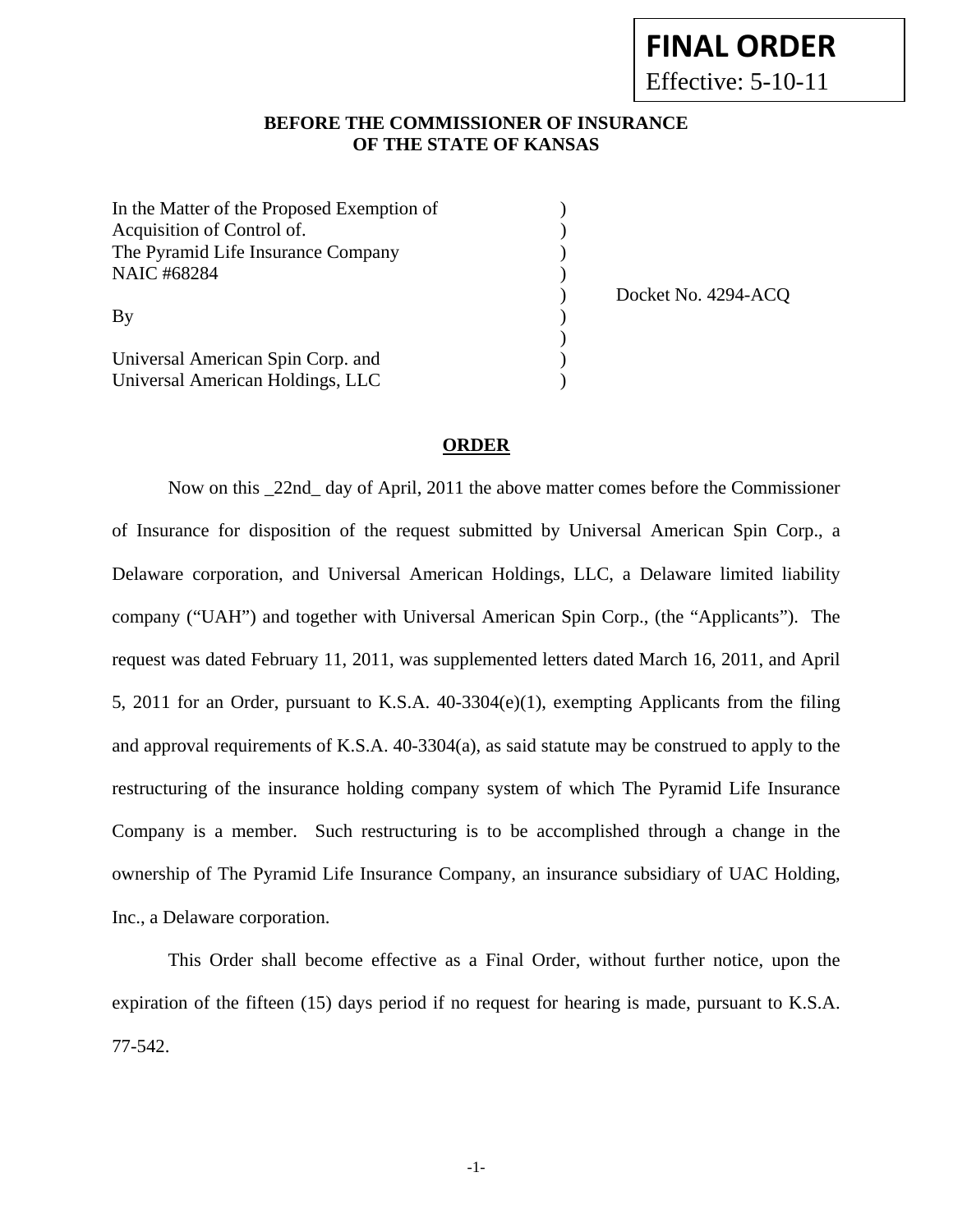## **FINDINGS OF FACT**

1. The Commissioner of Insurance has jurisdiction over this matter pursuant to K.S.A. 40-103 and K.S.A. 40-3301, *et seq*.

2. Applicants have requested an exemption from the acquisition and approval requirements of the Kansas Insurance Holding Companies Act, specifically those requirements stated in K.S.A. 40-3304(a).

3. UAC Holding, Inc. is a Delaware corporation and is the direct holding company for The Pyramid Life Insurance Company, a Kansas domestic insurer.

4. Currently, 100% of the common stock of The Pyramid Life Insurance Company is owned by UAC Holding, Inc.; and 100% of the common stock of UAC Holding, Inc. is owned by Universal American Corp., a New York corporation, which is the ultimate controlling person for The Pyramid Life Insurance Company.

5. Capital Z Financial Services Fund II, L.P., Capital Z Financial Services Private Equity Fund II, L.P., and Capital Z Partners III, L.P., three funds affiliated with the private equity firm Capital Z Partners (the "Capital Z Funds"), collectively own approximately 27% of the outstanding common stock of Universal American Corp., representing controlling shareholders of Universal American Corp.

6. On December 30, 2010, Universal American Corp. entered into a definitive agreement, pursuant to which CVS Caremark Corporation ("CVS") agreed to acquire (the "Acquisition") Universal American Corp.'s Medicare Prescription Drug Plan business (the "Medicare Part D Business"). In order to effectuate the Acquisition, (i) Universal American

-2-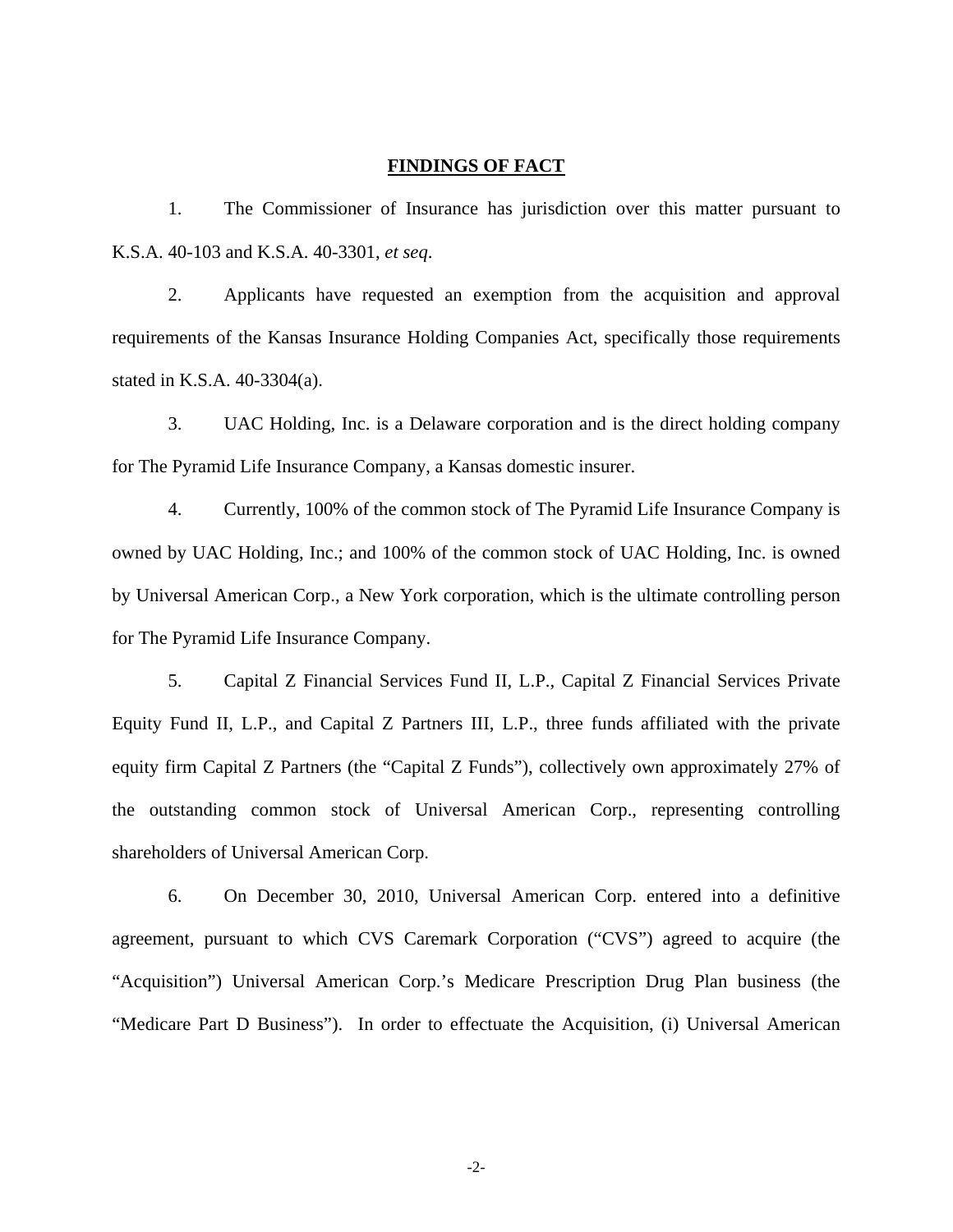Corp. will undertake a series of internal restructuring steps, and (ii) Universal American Corp. entered into an Agreement and Plan of Merger (the "Merger Agreement") with CVS.

7. Pursuant to the Merger Agreement, Universal American Corp. and three (3) of its direct or indirect wholly-owned subsidiaries which collectively own substantially all of the assets comprising the Medicare Part D Business, namely UAC Holding, Inc., MemberHealth, LLC and Pennsylvania Life Insurance Company, a Pennsylvania domestic stock insurance company, will, through the merger of CVS Merger Subsidiary with and into Universal American Corp., become direct or indirect wholly-owned subsidiaries of CVS. Subsequently, Universal American Corp. will change its name to CVS Caremark branded-name Subsidiary.

8. Pursuant to the Merger Transaction, CVS will acquire Universal American Corp.'s Medicare Part D Business, which is transacted through MemberHealth, LLC and Pennsylvania Life Insurance Company. However, such subsidiaries do not include The Pyramid Life Insurance Company as it has not issued, and does not issue, Medicare Part D Business; and it will not be part of the Acquisition or a part of the Merger Transaction.

9. Pursuant to the terms of the Merger Agreement, the shareholders of Universal American Corp. will receive cash from CVS and shares of Universal American Spin Corp., which, after giving effect to the reorganization transaction described below, will own all business of Universal American Corp. other than the Medicare Part D Business.

10. Universal American Spin Corp. is a newly formed corporation and organized under the laws of Delaware.

11. Universal American Holdings, LLC is a newly formed holding company and a corporation organized under the laws of Delaware, which is wholly-owned by Universal American Spin Corp.

-3-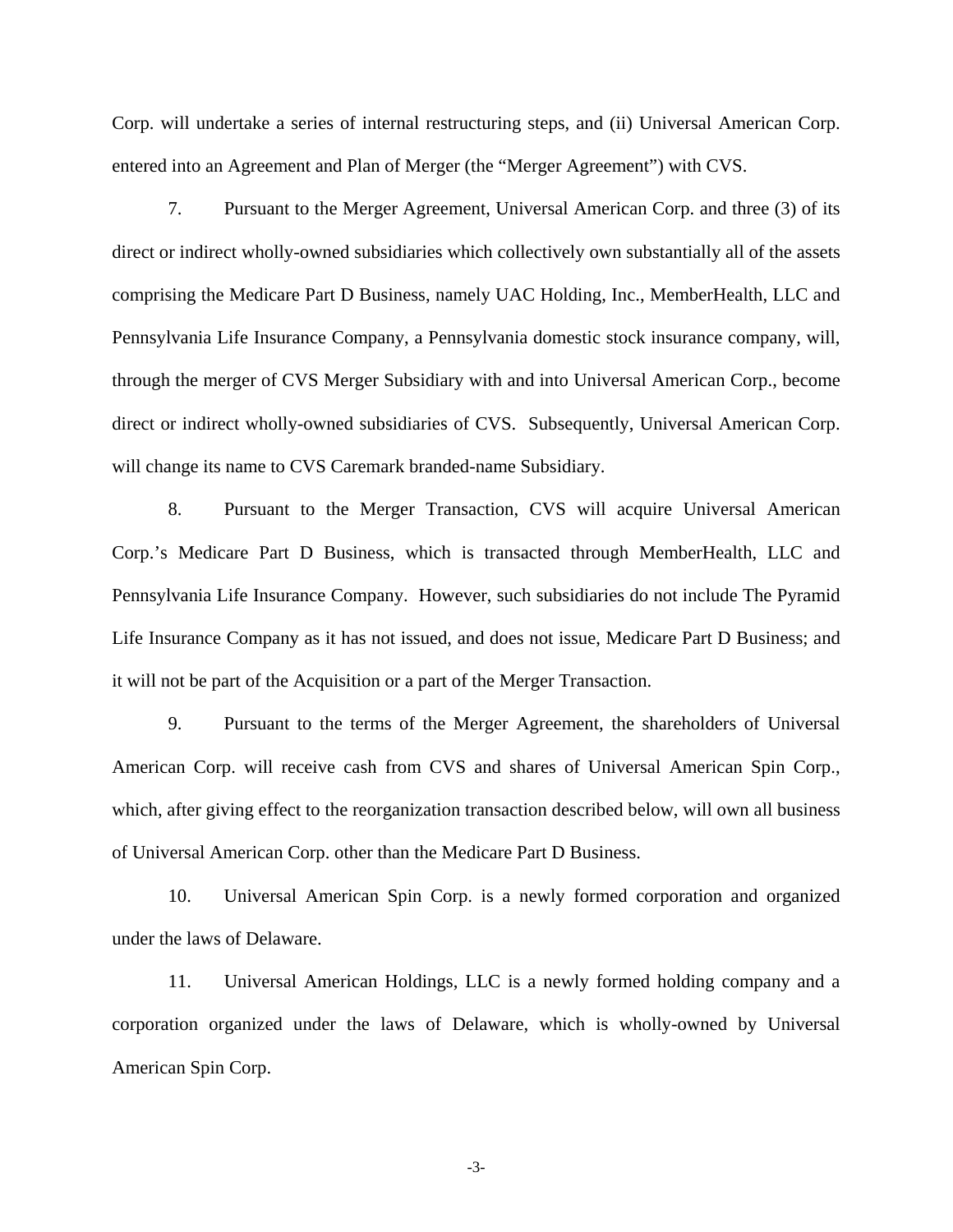12. As part of an internal reorganization of the ownership of certain of Universal American Corp.'s subsidiaries, UAC Holding, Inc. desires to transfer ownership of all the outstanding capital stock of certain of the insurance company subsidiaries of UAC Holding, Inc., including The Pyramid Life Insurance Company (the "Contributed Subsidiaries"), to Universal American Holding, LLC. To effectuate the transaction, UAC Holding, Inc. will contribute all of the outstanding capital stock of the Contributed Subsidiaries to Universal American Holding, LLC, in exchange for originally issued capital stock of Universal American Spin Corp.

13. As a result of the internal reorganization, The Pyramid Life Insurance Company will become a wholly-owned subsidiary of Universal American Holding, LLC. Additionally, Universal American Holding, LLC will have the same directors, officers, and management team as UAC Holding, Inc.

14. Both before and immediately after the internal reorganization, Universal American Corp. is and will continue to be the ultimate controlling person of The Pyramid Life Insurance Company.

15. Following the completion of the internal reorganization and the Merger Transaction, Universal American Spin Corp. will become the ultimate controlling person of The Pyramid Life Insurance Company and the Capital Z Funds will collectively own approximately 27% of the outstanding common stock of Universal American Spin Corp and be its controlling shareholders. Universal American Spin Corp.'s Board of Directors will be substantially comprised of the same directors of Universal American Corp. and Universal American Spin Corp. will have the same officers and management team as Universal American Corp. Meanwhile, Universal American Spin Corp. will change its name to Universal American Corp.

-4-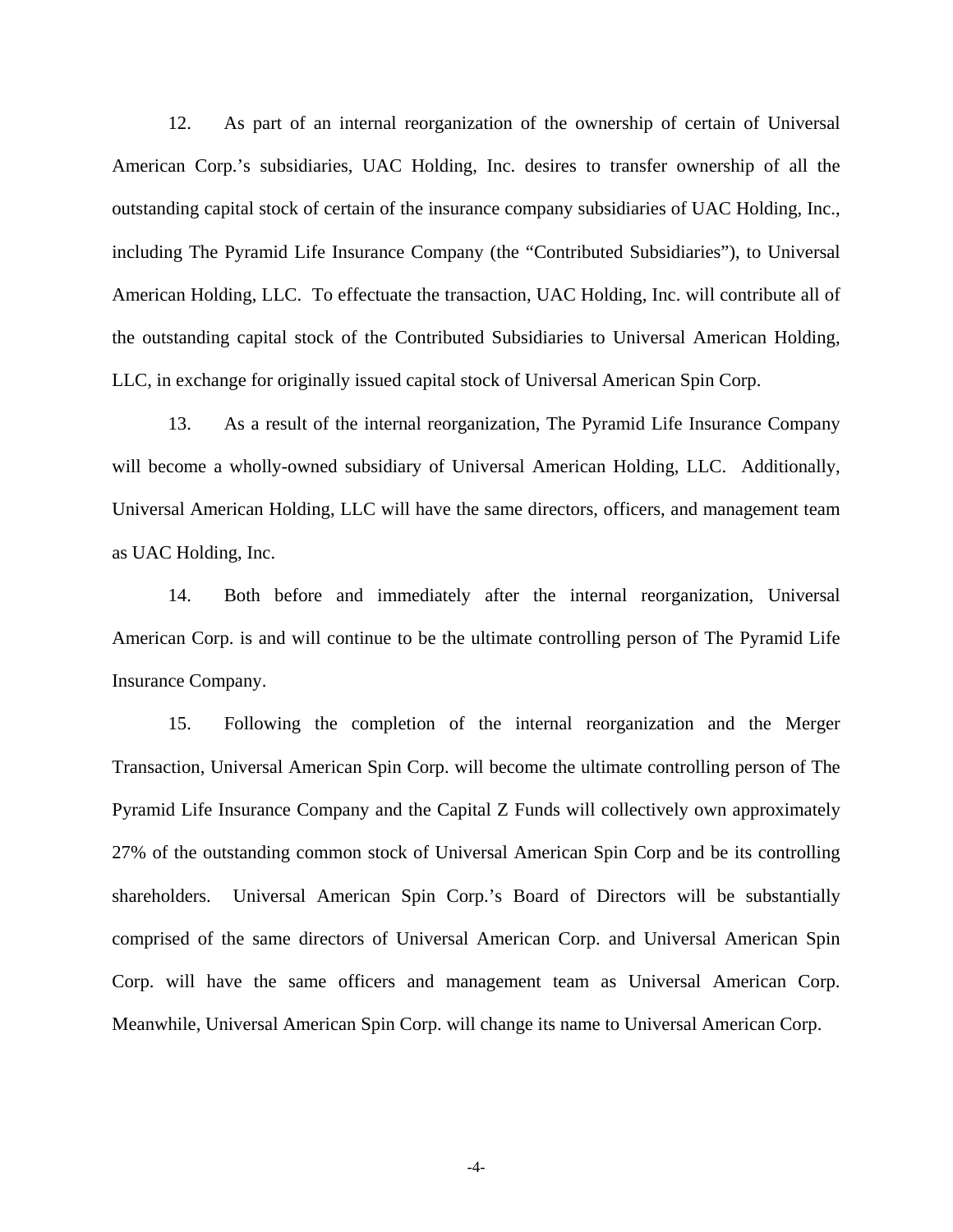## **CONCLUSIONS OF LAW**

## 16. K.S.A. 40-3304(a) provides, in part, as follows:

(a) No person other than the issuer shall… enter into any agreement to exchange securities or, seek to acquire, or acquire, in the open market or otherwise, any voting security of a domestic insurer if,… at the time… any such agreement is entered into,… such person has filed with the commissioner of insurance and has sent to such insurer, a statement containing the information required by this section and such… agreement… has been approved by the commissioner of insurance in the manner hereinafter prescribed.

## 17. K.S.A. 40-3304(e) provides

(e) The provisions of this section shall not apply to: Any offer, request, invitation, agreement or acquisition which the commissioner of insurance by order shall exempt therefrom as: (1) Not having been made or entered into for the purpose and not having the effect of changing or influencing the control of a domestic insurer;…

18. Based upon the information enumerated in the Findings of Fact contained in paragraphs 1 through 15 above, and the representations made on behalf of the Applicants, the restructuring of the holding company system of The Pyramid Life Insurance Company whereby the stock ownership of The Pyramid Life Insurance Company will be contributed from UAC Holding, Inc. to UAH will not be made for the purpose of and will not have the effect of changing or influencing the control of The Pyramid Life Insurance Company.

#### **POLICY REASONS FOR DECISION**

19. Pursuant to K.S.A. 40-103, the Commissioner of Insurance has supervision,

control and regulation of those who transact the business of insurance.

20. The Commissioner of Insurance finds that permitting the contemplated actions outlined herein do not violate consumer safety nor the statutes of the State of Kansas.

-5-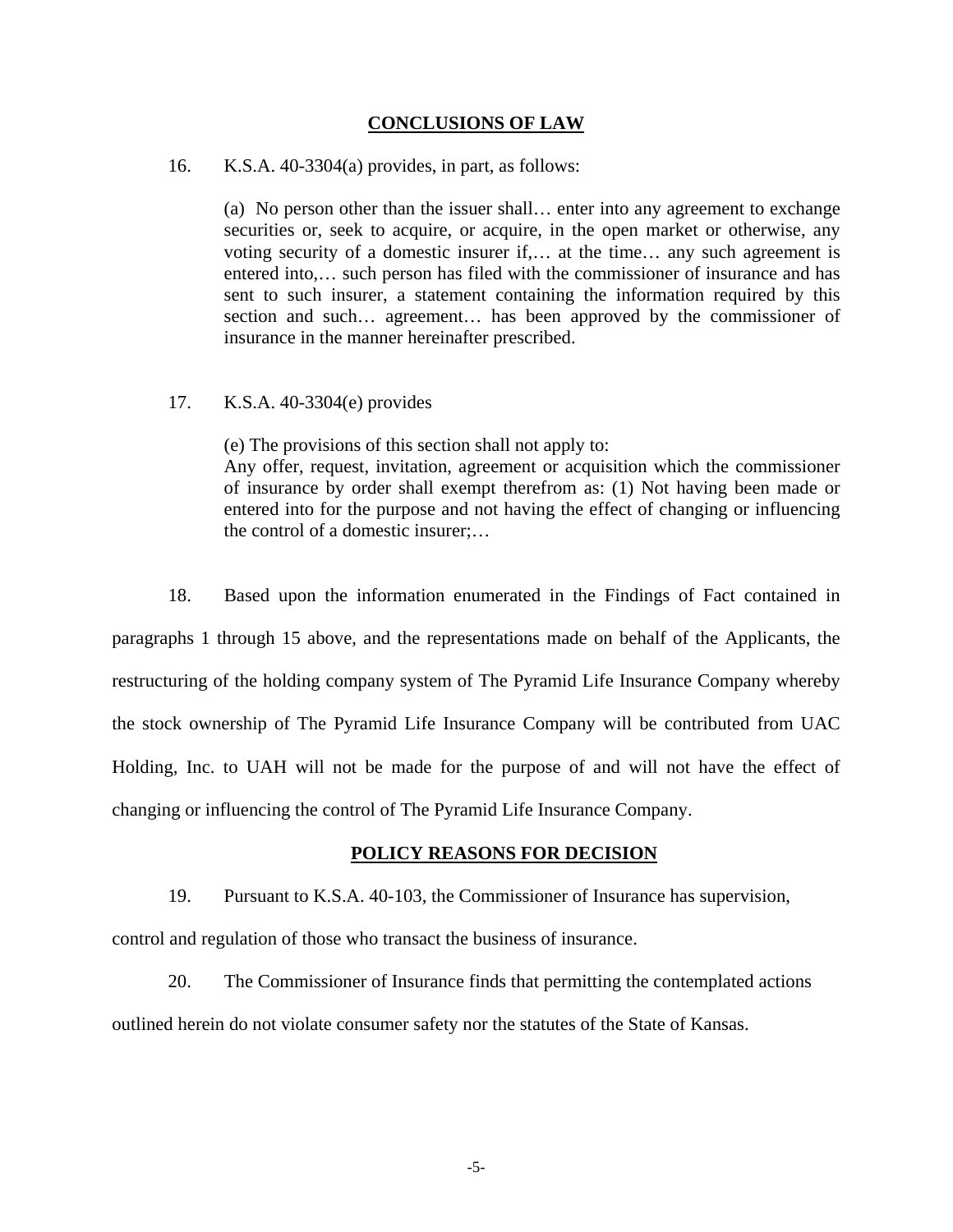#### **IT IS THEREFORE, BY THE COMMISSIONER OF INSURANCE, ORDERED THAT:**

1. Universal American Spin Corp. and Universal American Holdings, LLC shall be exempt from the application of the formal filing and approval requirements of K.S.A. 40-3304(a) as it may be deemed to apply to the change of the ownership of The Pyramid Life Insurance Company, which will result in Universal American Holdings, LLC owning 100% of the common stock of The Pyramid Life Insurance Company, provided the internal reorganization is effected within sixty (60) days of this Order.

2. Universal American Spin Corp. and Universal American Holdings, LLC shall comply with all of the provisions and requirements of K.S.A. 40-3301, *et seq*., in the future.

3. The Commissioner of Insurance retains jurisdiction over this matter to issue any and all further Orders deemed appropriate or to take such further action as necessary to dispose of this matter.

#### **Notice of Rights**

Applicants are entitled to a hearing pursuant to K.S.A. 77-537, the Kansas Administrative Procedure Act. If Applicants desire a hearing, they must file a written request for a hearing with:

Zachary J.C. Anshutz, General Counsel Kansas Insurance Department 420 S.W. 9th Street Topeka, KS 66612.

This request must be filed within fifteen (15) days from the date of service of this Order. If Applicants request a hearing, the Kansas Insurance Department will notify it of the time and place of the hearing and information on the procedures, rights of representation, and other rights of parties relating to the conduct of the hearing, before commencement of same.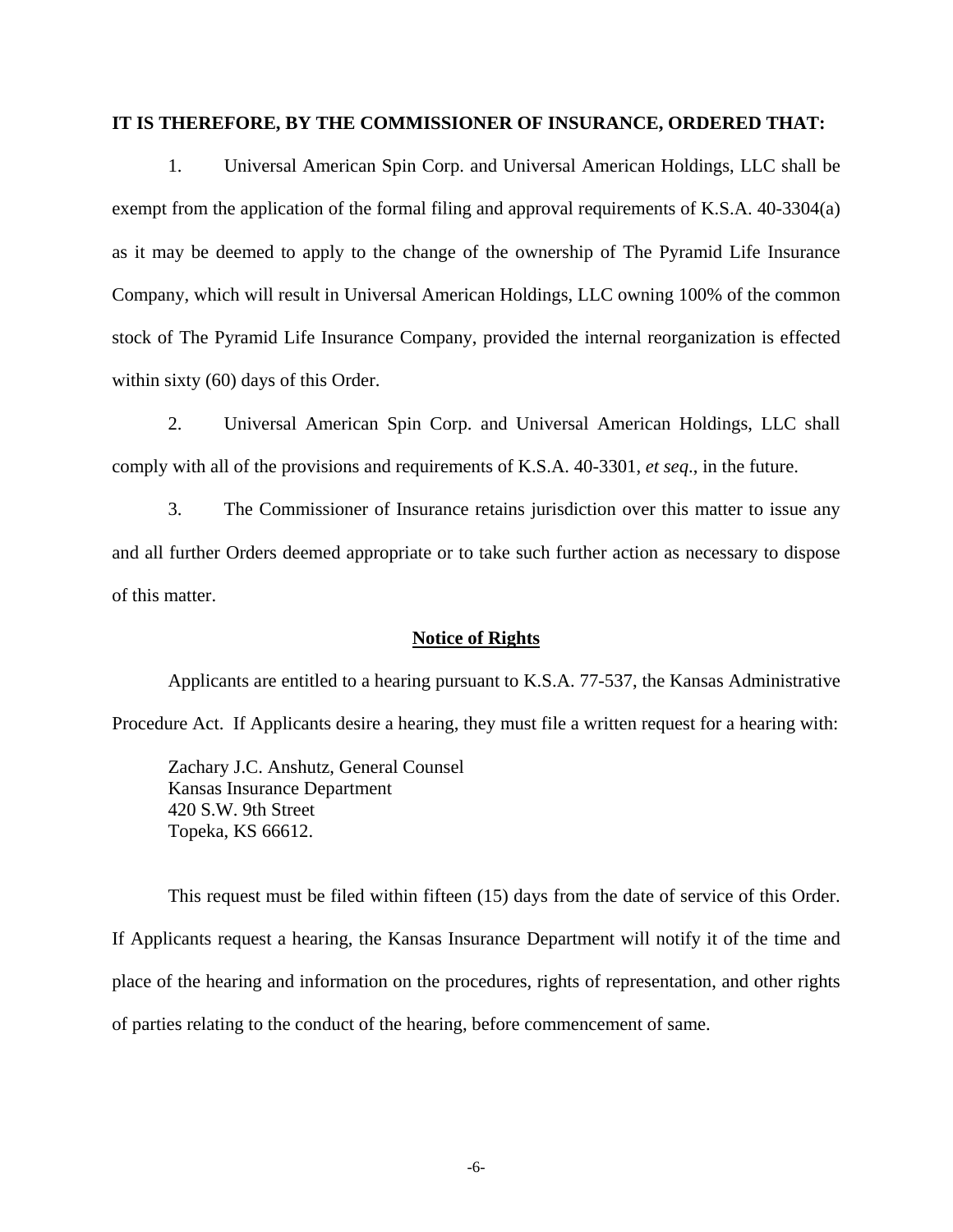If a hearing is not requested in the time and manner stated above, this Order shall become effective as a Final Order upon the expiration of time for requesting a hearing, pursuant to K.S.A. 77-613. In the event Applicants file a petition for judicial review, pursuant to K.S.A. 77- 613(e), the agency officer to be served on behalf of the Kansas Insurance Department is:

Zachary J.C. Anshutz, General Counsel Kansas Insurance Department 420 S.W. 9th Street Topeka, KS 66612.

# **IT IS SO ORDERED THIS \_22nd\_\_ DAY OF APRIL, 2011, IN THE CITY OF TOPEKA, COUNTY OF SHAWNEE, STATE OF KANSAS.**



\_/s/ Sandy Praeger\_\_\_\_\_\_\_\_\_\_\_\_\_\_\_\_\_\_\_\_

Sandy Praeger Commissioner of Insurance BY:

\_/s/ Zachary J.C. Anshutz\_\_\_\_\_\_\_\_\_\_\_\_\_\_

Zachary J.C. Anshutz General Counsel